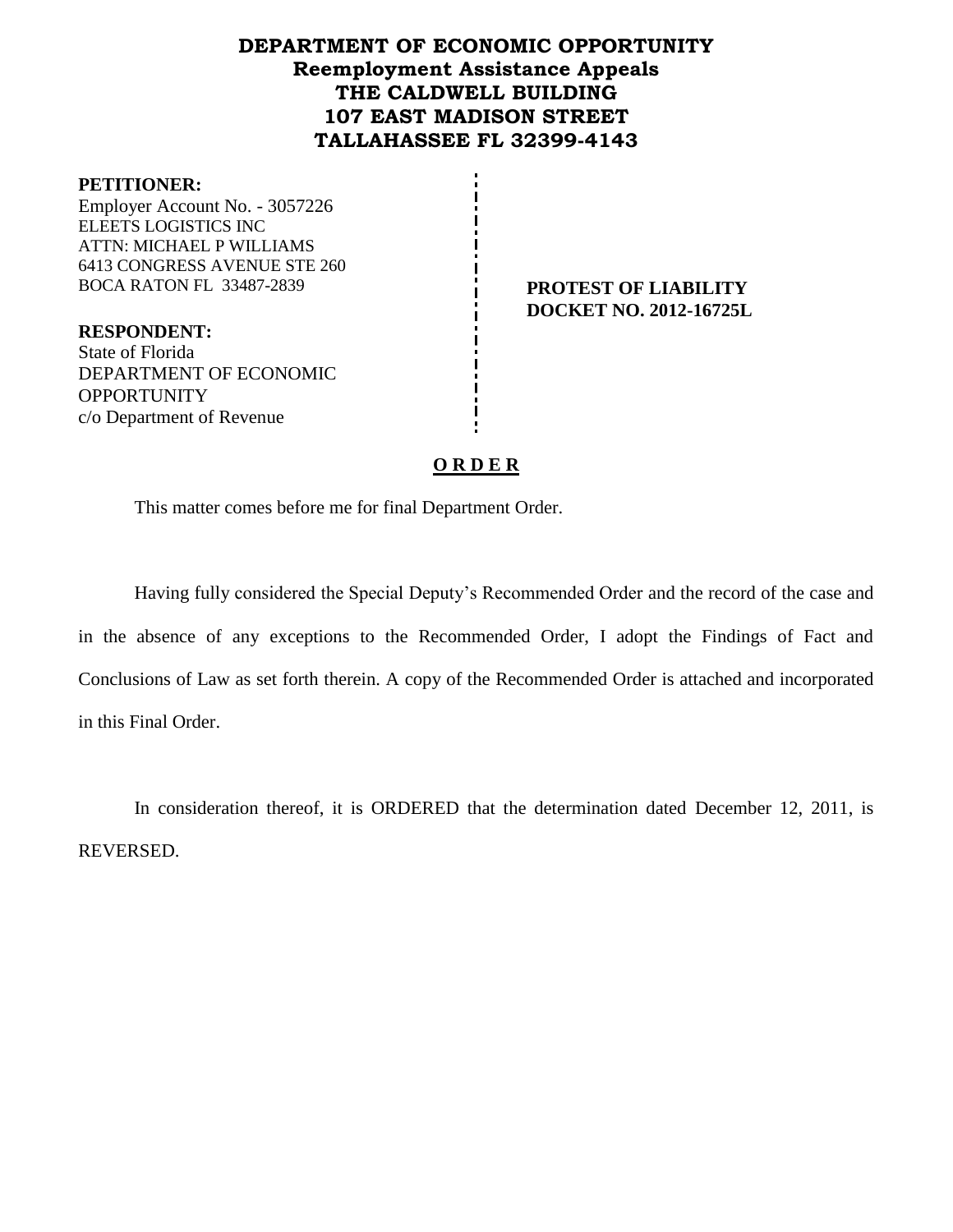#### **JUDICIAL REVIEW**

Any request for judicial review must be initiated within 30 days of the date the Order was filed. Judicial review is commenced by filing one copy of a *Notice of Appeal* with the DEPARTMENT OF ECONOMIC OPPORTUNITY at the address shown at the top of this Order and a second copy, with filing fees prescribed by law, with the appropriate District Court of Appeal. It is the responsibility of the party appealing to the Court to prepare a transcript of the record. If no court reporter was at the hearing, the transcript must be prepared from a copy of the Special Deputy's hearing recording, which may be requested from the Office of Appeals.

Cualquier solicitud para revisión judicial debe ser iniciada dentro de los 30 días a partir de la fecha en que la Orden fue registrada. La revisión judicial se comienza al registrar una copia de un *Aviso de Apelación* con la Agencia para la Innovación de la Fuerza Laboral [*DEPARTMENT OF ECONOMIC OPPORTUNITY]* en la dirección que aparece en la parte superior de este *Orden* y una segunda copia, con los honorarios de registro prescritos por la ley, con el Tribunal Distrital de Apelaciones pertinente. Es la responsabilidad de la parte apelando al tribunal la de preparar una transcripción del registro. Si en la audiencia no se encontraba ningún estenógrafo registrado en los tribunales, la transcripción debe ser preparada de una copia de la grabación de la audiencia del Delegado Especial [*Special Deputy*], la cual puede ser solicitada de la Oficina de Apelaciones.

Nenpòt demann pou yon revizyon jiridik fèt pou l kòmanse lan yon peryòd 30 jou apati de dat ke Lòd la te depoze a. Revizyon jiridik la kòmanse avèk depo yon kopi yon *Avi Dapèl* ki voye bay DEPARTMENT OF ECONOMIC OPPORTUNITY lan nan adrès ki parèt pi wo a, lan tèt *Lòd* sa a e yon dezyèm kopi, avèk frè depo ki preskri pa lalwa, bay Kou Dapèl Distrik apwopriye a. Se responsabilite pati k ap prezante apèl la bay Tribinal la pou l prepare yon kopi dosye a. Si pa te gen yon stenograf lan seyans lan, kopi a fèt pou l prepare apati de kopi anrejistreman seyans lan ke Adjwen Spesyal la te fè a, e ke w ka mande Biwo Dapèl la voye pou ou.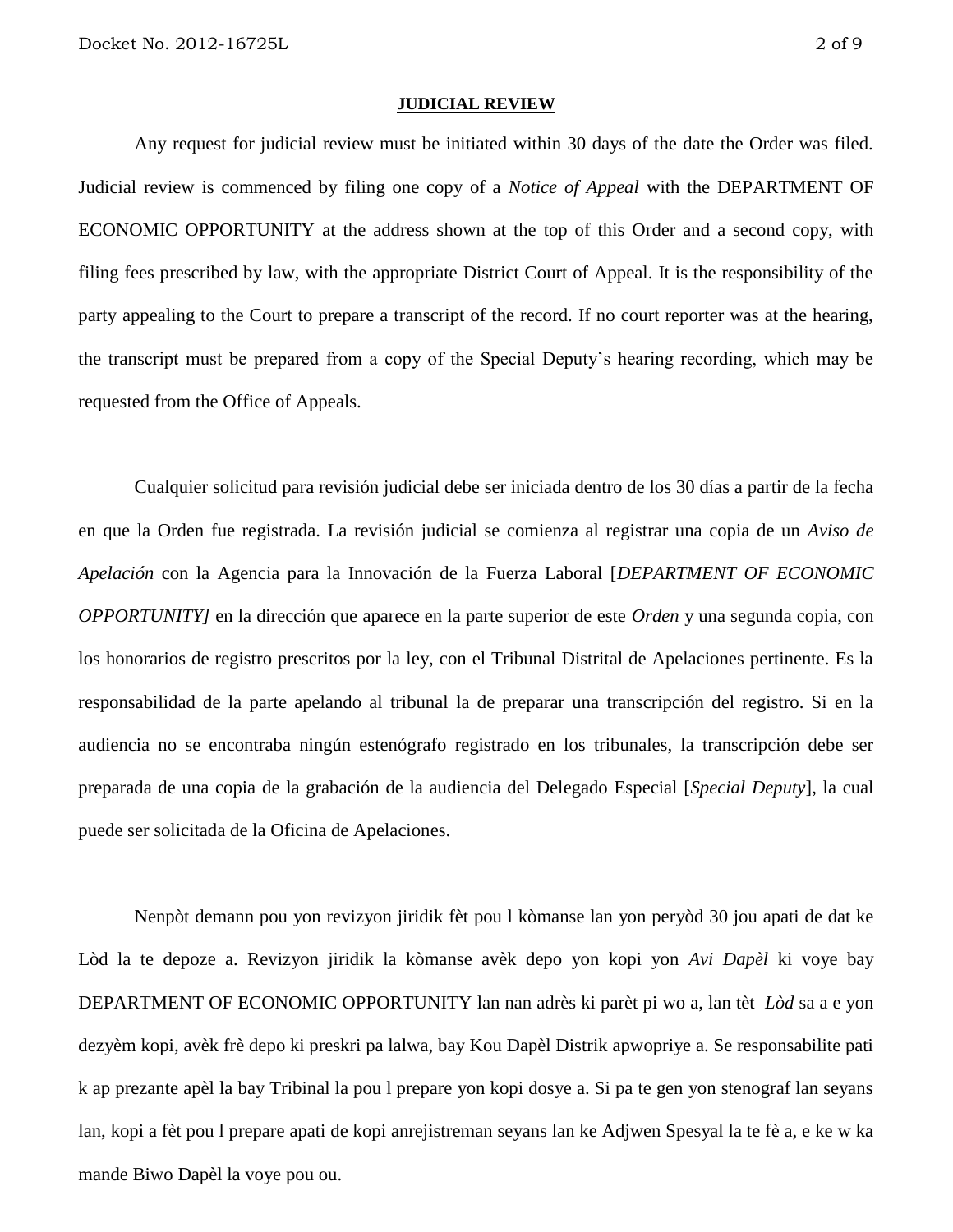DONE and ORDERED at Tallahassee, Florida, this day of **August, 2012**.



Altemese Smith, Assistant Director, Reemployment Assistance Services DEPARTMENT OF ECONOMIC OPPORTUNITY

FILED ON THIS DATE PURSUANT TO § 120.52, FLORIDA STATUTES, WITH THE DESIGNATED DEPARTMENT CLERK, RECEIPT OF WHICH IS HEREBY ACKNOWLEDGED.

 $S$ hanuu  $\gamma$ . Danos DEPUTY CLERK DATE

### **CERTIFICATE OF SERVICE**

**I HEREBY CERTIFY that true and correct copies of the foregoing Final Order have been furnished to the persons listed below in the manner described, on the \_\_\_\_\_\_\_ day of August, 2012**.

Shoner D. Bams

SHANEDRA Y. BARNES, Special Deputy Clerk DEPARTMENT OF ECONOMIC OPPORTUNITY Reemployment Assistance Appeals 107 EAST MADISON STREET TALLAHASSEE FL 32399-4143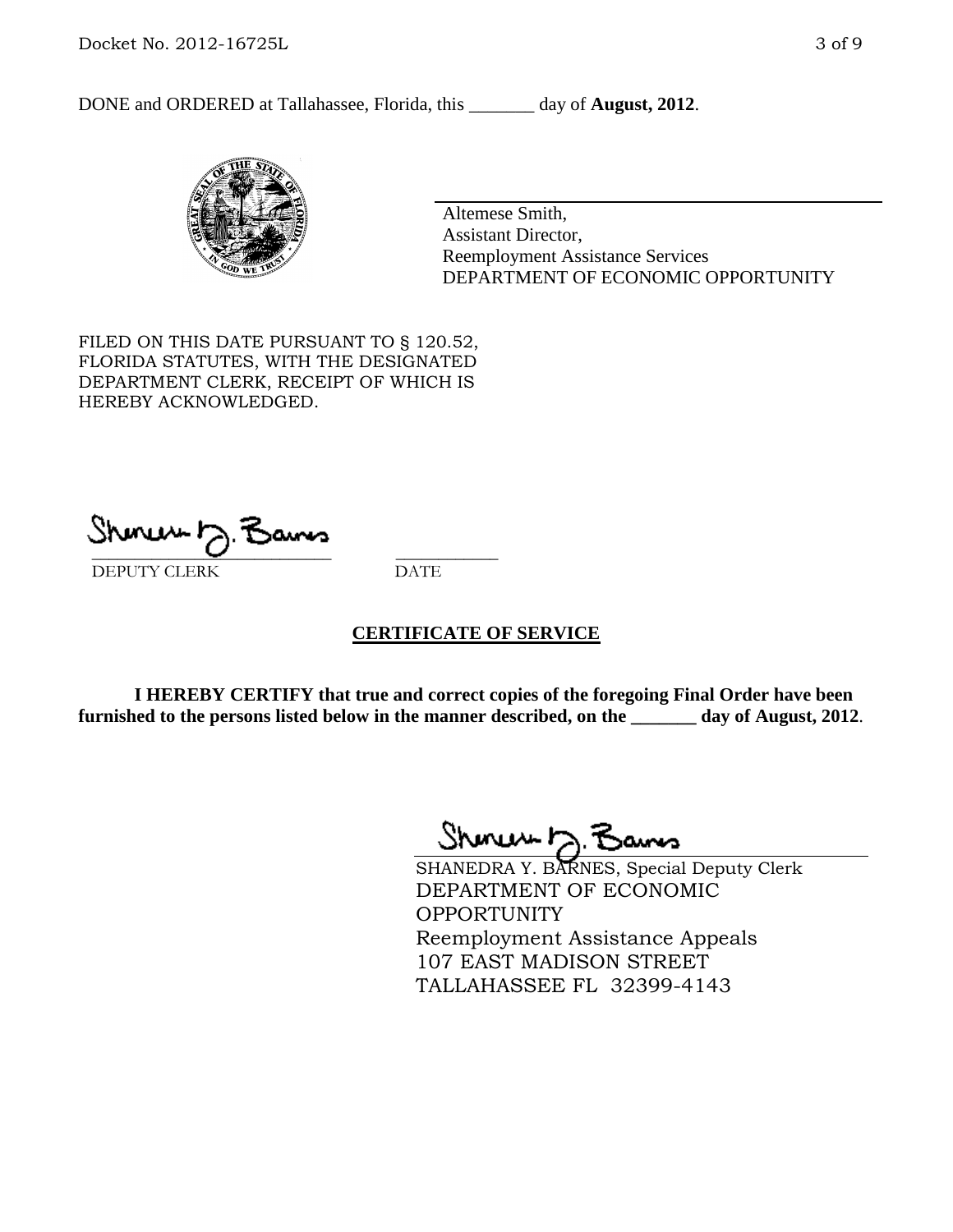By U.S. Mail:

ELEETS LOGISTICS INC ATTN: MICHAEL P WILLIAMS 6413 CONGRESS AVENUE STE 260 BOCA RATON FL 33487-2839

WESLEY R RATLIFF 2293 SE STATE ROAD 245 LAKE CITY FL 32025

DEPARTMENT OF REVENUE ATTN: VANDA RAGANS - CCOC #1 4624 5050 WEST TENNESSEE STREET TALLAHASSEE FL 32399

DOR BLOCKED CLAIMS UNIT ATTENTION MYRA TAYLOR P O BOX 6417 TALLAHASSEE FL 32314-6417

MICHAEL P WILLIAMS 11437 CENTRAL PKWY STE 102 JACKSONVILLE FL 32224

State of Florida DEPARTMENT OF ECONOMIC OPPORTUNITY c/o Department of Revenue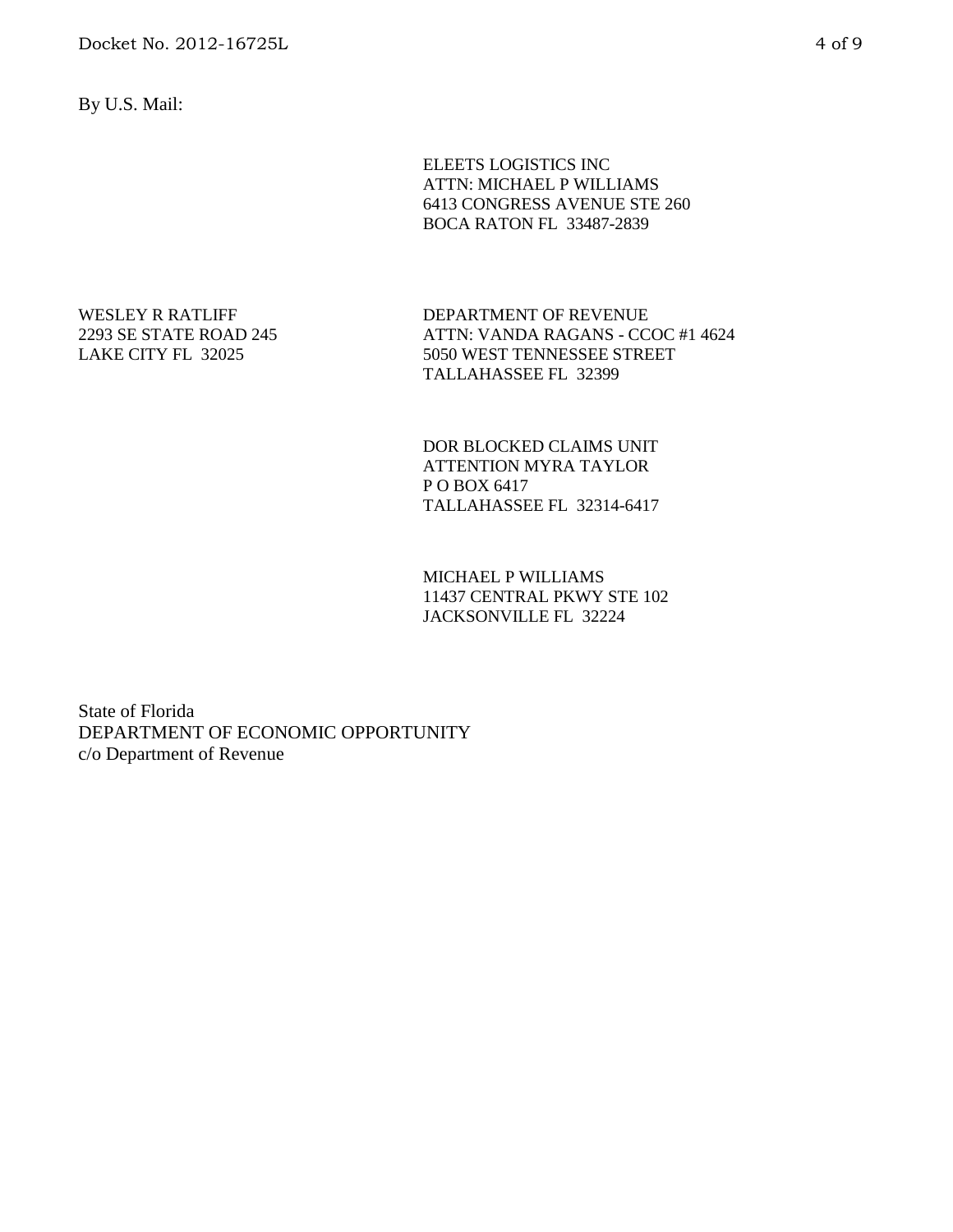# **DEPARTMENT OF ECONOMIC OPPORTUNITY Unemployment Compensation Appeals**

MSC 347 CALDWELL BUILDING 107 EAST MADISON STREET TALLAHASSEE FL 32399-4143

### **PETITIONER:**

Employer Account No. - 3057226 ELEETS LOGISTICS INC ATTN: MICHAEL P WILLIAMS 6413 CONGRESS AVENUE STE 260 BOCA RATON FL 33487-2839

> **PROTEST OF LIABILITY DOCKET NO. 2012-16725L**

## **RESPONDENT:**

State of Florida DEPARTMENT OF ECONOMIC **OPPORTUNITY** c/o Department of Revenue

# **RECOMMENDED ORDER OF SPECIAL DEPUTY**

TO: Assistant Director, Interim Executive Director, Unemployment Compensation Services DEPARTMENT OF ECONOMIC OPPORTUNITY

This matter comes before the undersigned Special Deputy pursuant to the Petitioner's protest of the Respondent's determination dated December 12, 2011.

After due notice to the parties, a telephone hearing was held on June 20, 2012. The Petitioner, represented by its attorney, appeared and testified. The Petitioner's former Vice President of Trucking Operations testified as a witness. The Respondent, represented by a Department of Revenue Tax Specialist II, appeared and testified.

The record of the case, including the recording of the hearing and any exhibits submitted in evidence, is herewith transmitted. Proposed Findings of Fact and Conclusions of Law were not received.

### **Issue:**

Whether services performed for the Petitioner by the Joined Party constitute insured employment, and if so, the effective date of liability, pursuant to Section 443.036(19), 443.036(21); 443.1216, Florida **Statutes.** 

Whether the Petitioner filed a timely protest pursuant to Sections 443.131(3)(i); 443.141(2); 443.1312(2), Florida Statutes; Rule 73B-10.035, Florida Administrative Code.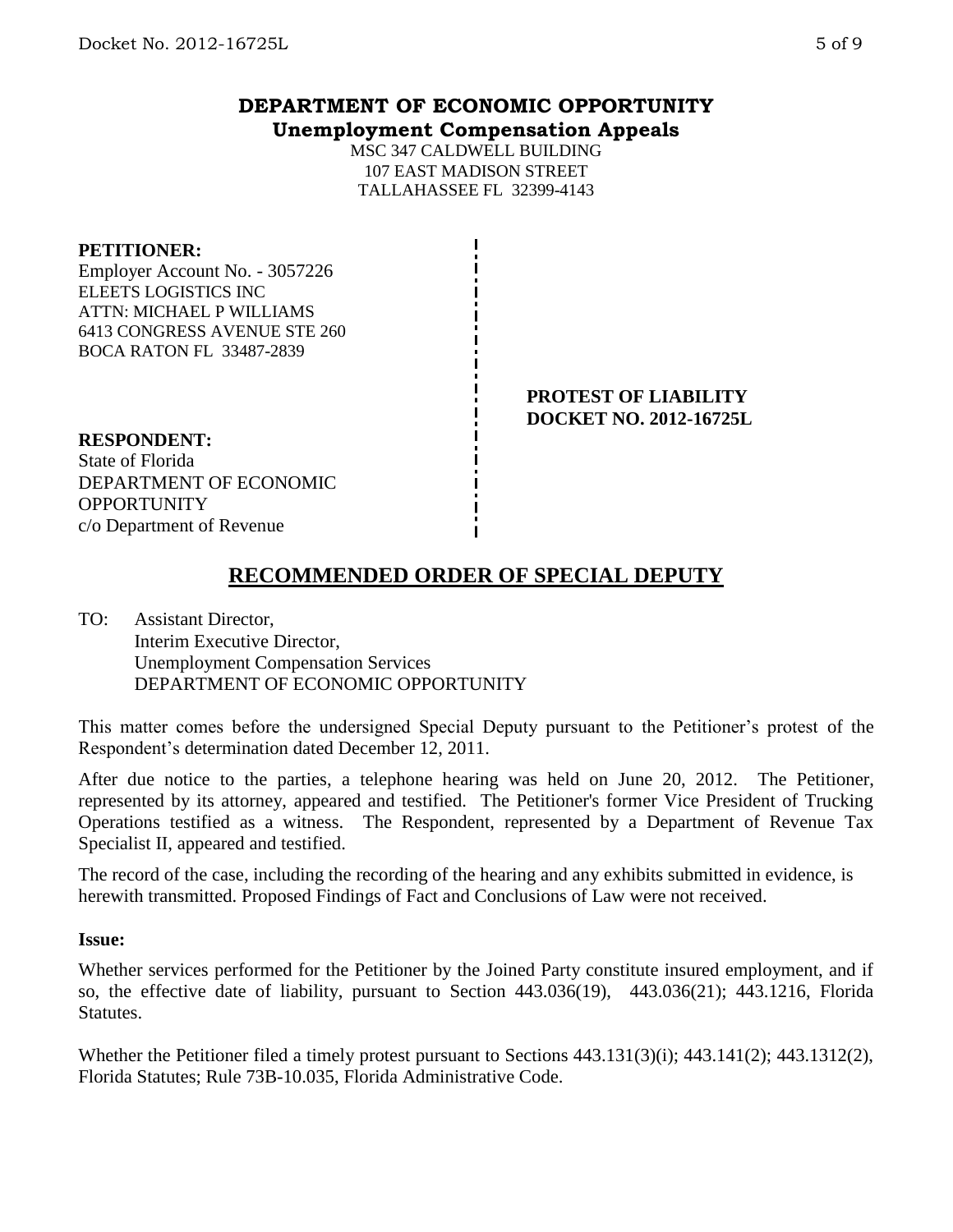## **Findings of Fact:**

- 1. The Petitioner, Eleets Logistics, Inc., is a for-hire contract motor carrier providing motor truck transportation services through commercial motor vehicle equipment owned by independent contractors.
- 2. The Joined Party is an individual who was employed as a driver for Foley Spotting Services Inc, an independent contractor providing services to the Petitioner, until approximately June 30, 2011. The Joined Party drove a truck owned by Foley Spotting Services Inc. The Joined Party was paid by Foley Spotting Services Inc and Foley Spotting Services Inc reported the Joined Party to the Department of Revenue and paid unemployment compensation taxes on the Joined Party's wages.
- 3. On or about July 8, 2011, the Joined Party began leasing a truck from Foley Spotting Services Inc. On July 8, 2011, the Joined Party entered into a *Commercial Motor Vehicle and Carrier Service Agreement* with the Petitioner to provide the transportation services directly for the Petitioner as an independent contractor using the vehicle which the Joined Party leased from Foley Spotting Services Inc.
- 4. After July 8, 2011, the Joined Party was responsible for the costs involved in providing the transportation services including fuel, maintenance, and repairs. The Petitioner paid the Joined Party for the transportation services performed and did not deduct any payroll taxes from the Joined Party's earnings. The Joined Party terminated the relationship on or about October 10, 2011.
- 5. The Joined Party filed a claim for unemployment compensation benefits effective October 9, 2011. His filing on that date established a base period from July 1, 2010, through June 30, 2011. The Joined Party received credit for his wages earned with Foley Spotting Services Inc. Although the Joined Party did not perform services for the Petitioner during the base period of the claim a *Request for Reconsideration of Monetary Determination* was filed seeking additional credit for wages from the Petitioner. As a result an investigation was assigned to the Department of Revenue to determine if the Joined Party performed services for the Petitioner as an employee or as an independent contractor.
- 6. As part of the investigation the Department of Revenue mailed a letter to the Petitioner with enclosed forms to be completed by the Petitioner. The letter and forms were mailed to a post office box. That address is a payment lock box used by the Petitioner's customers to remit payments to the Petitioner for services rendered. The lock box is controlled by the Petitioner's bank. The Petitioner did not receive the correspondence.
- 7. On December 12, 2011, the Department of Revenue issued a determination holding that the services performed for the Petitioner by the Joined Party as a truck driver constitute employment retroactive to February 9, 2011. The determination advises "This letter is an official notice of the above determination and will become conclusive and binding unless you file written protest to this department within twenty (20) days from the date of this letter."
- 8. The December 12, 2011 determination was mailed to 6413 Congress Avenue, Suite 240, Boca Raton, Florida, 33487-2839. The Petitioner's correct address is Suite 260. The Petitioner did not receive the determination.
- 9. In January 2012 an employee of the Department of Revenue contacted the Petitioner concerning taxes that were due as a result of the December 12, 2011, determination. The employee provided a copy of the December 12, 2011, determination on January 10, 2012. The Petitioner filed a written protest by letter dated January 24, 2012.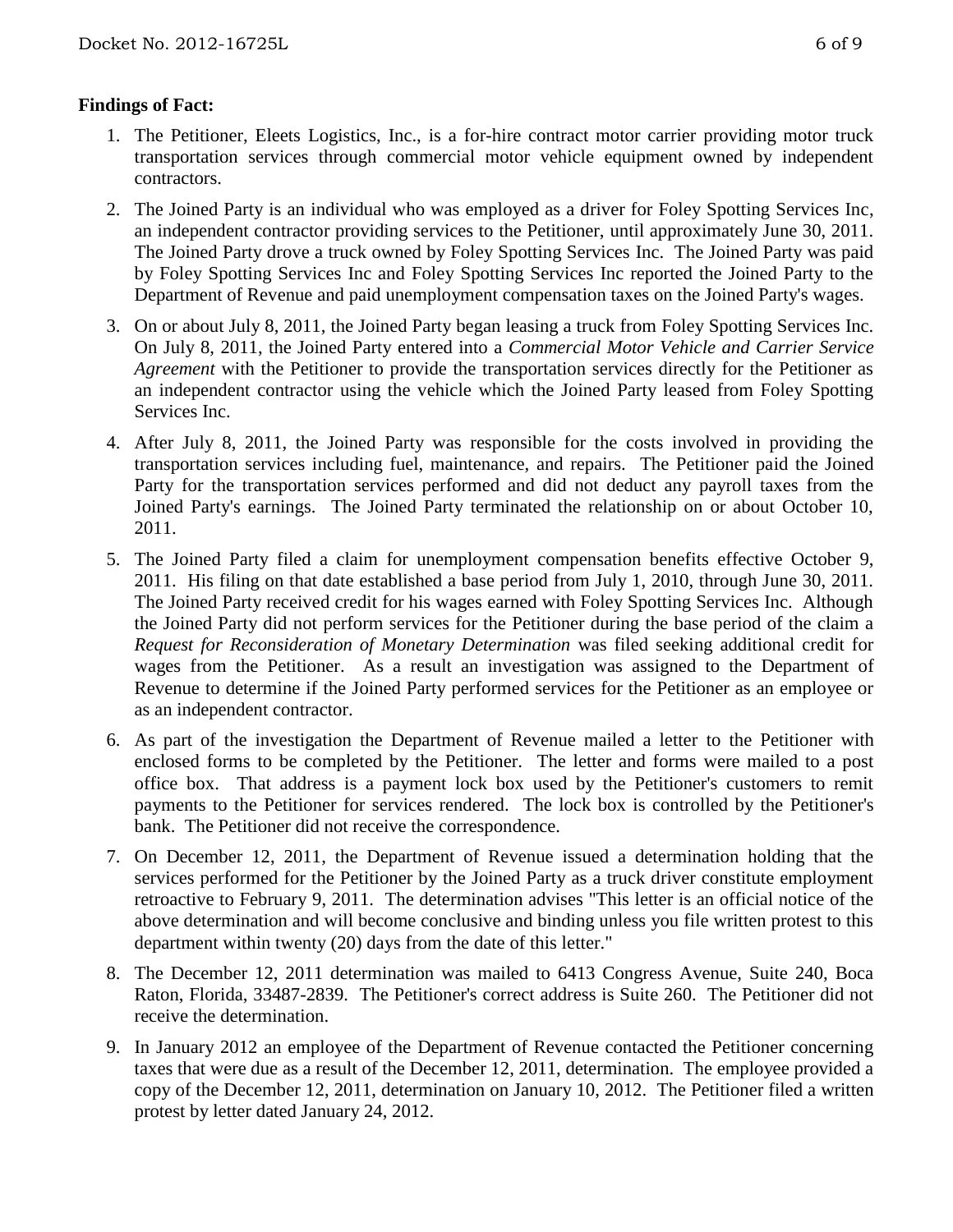## **Conclusions of Law:**

- 10. Section 443.141(2)(c), Florida Statutes, provides:
	- (c) *Appeals.*--The Department and the state agency providing unemployment tax collection services shall adopt rules prescribing the procedures for an employing unit determined to be an employer to file an appeal and be afforded an opportunity for a hearing on the determination. Pending a hearing, the employing unit must file reports and pay contributions in accordance with s. 443.131.
- 11. Rule 73B-10.035(5)(a)1., Florida Administrative Code, provides:

Determinations issued pursuant to Sections 443.1216, 443.131-.1312, F.S., will become final and binding unless application for review and protest is filed with the Department within 20 days from the mailing date of the determination. If not mailed, the determination will become final 20 days from the date the determination is delivered.

- 12. The December 12, 2011, determination was not mailed to the Petitioner because it was sent to an incorrect address. The Petitioner filed its protest within twenty days from the date that the determination was received. Thus, the Petitioner's protest was timely filed.
- 13. The issue in this case, whether services performed for the Petitioner by the Joined Party constitute employment subject to the Florida Unemployment Compensation Law, is governed by Chapter 443, Florida Statutes. Section 443.1216(1)(a)2., Florida Statutes, provides that employment subject to the chapter includes service performed by individuals under the usual common law rules applicable in determining an employer-employee relationship.
- 14. The Supreme Court of the United States held that the term "usual common law rules" is to be used in a generic sense to mean the "standards developed by the courts through the years of adjudication." United States v. W.M. Webb, Inc., 397 U.S. 179 (1970).
- 15. The Supreme Court of Florida adopted and approved the tests in 1 Restatement of Law, Agency 2d Section 220 (1958), for use to determine if an employment relationship exists. See Cantor v. Cochran, 184 So.2d 173 (Fla. 1966); Miami Herald Publishing Co. v. Kendall, 88 So.2d 276 (Fla. 1956); Magarian v. Southern Fruit Distributors, 1 So.2d 858 (Fla. 1941); see also Kane Furniture Corp. v. R. Miranda, 506 So.2d 1061 (Fla. 2d DCA 1987). In Brayshaw v. Agency for Workforce Innovation, et al; 58 So.3d 301 (Fla. 1st DCA 2011) the court stated that the statute does not refer to other rules or factors for determining the employment relationship and, therefore, the Department is limited to applying only Florida common law in determining the nature of an employment relationship.
- 16. Restatement of Law is a publication, prepared under the auspices of the American Law Institute, which explains the meaning of the law with regard to various court rulings. The Restatement sets forth a nonexclusive list of factors that are to be considered when judging whether a relationship is an employment relationship or an independent contractor relationship.
- 17. 1 Restatement of Law, Agency 2d Section 220 (1958) provides:
	- (1) A servant is a person employed to perform services for another and who, in the performance of the services, is subject to the other's control or right of control.
	- (2) The following matters of fact, among others, are to be considered:
		- (a) the extent of control which, by the agreement, the business may exercise over the details of the work;
		- (b) whether or not the one employed is engaged in a distinct occupation or business;
		- (c) the kind of occupation, with reference to whether, in the locality, the work is usually done under the direction of the employer or by a specialist without supervision;
		- (d) the skill required in the particular occupation;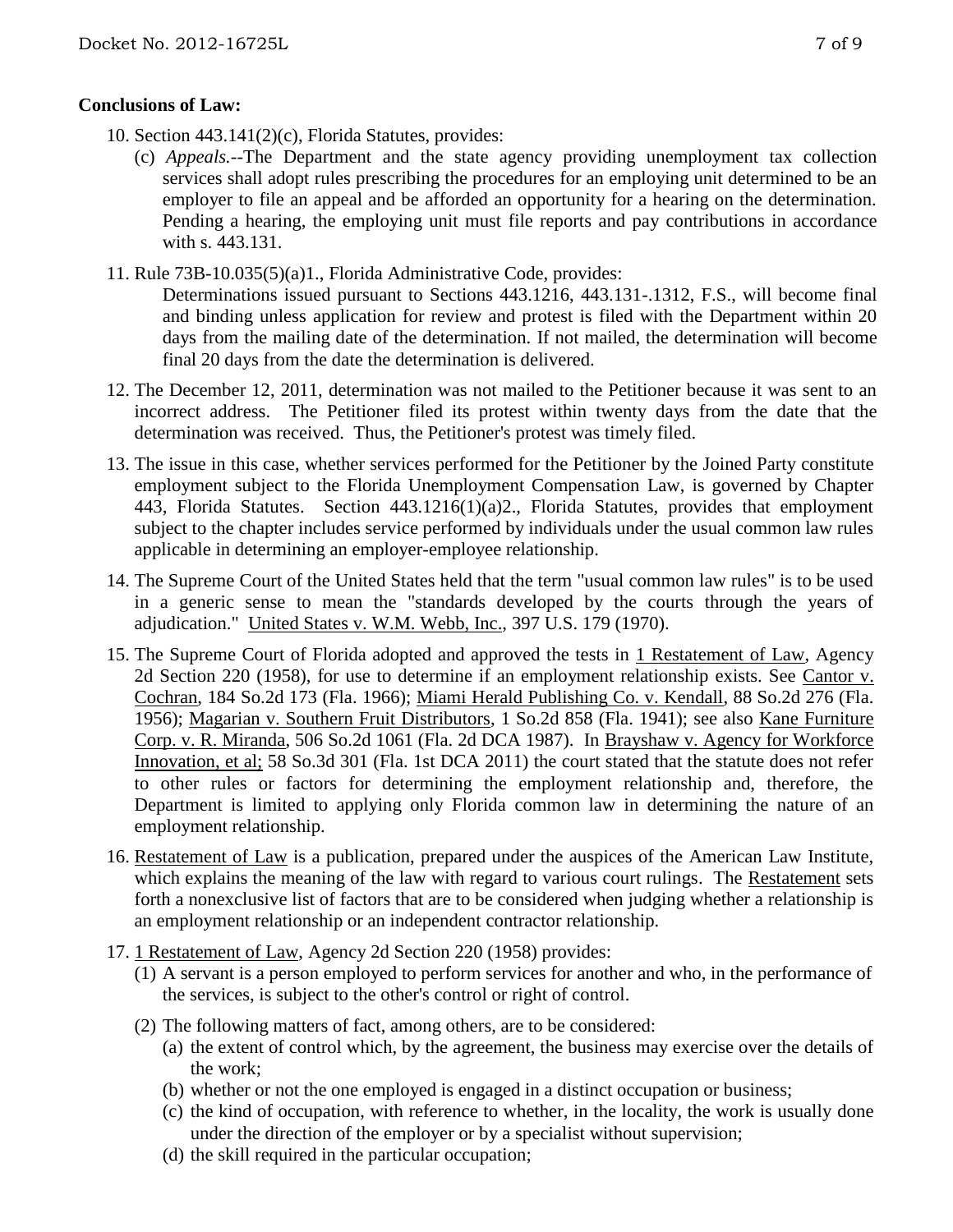- (e) whether the employer or the worker supplies the instrumentalities, tools, and the place of work for the person doing the work;
- (f) the length of time for which the person is employed;
- (g) the method of payment, whether by the time or by the job;
- (h) whether or not the work is a part of the regular business of the employer;
- (i) whether or not the parties believe they are creating the relation of master and servant;
- (j) whether the principal is or is not in business.
- 18. Comments in the Restatement explain that the word "servant" does not exclusively connote manual labor, and the word "employee" has largely replaced "servant" in statutes dealing with various aspects of the working relationship between two parties.
- 19. In Department of Health and Rehabilitative Services v. Department of Labor & Employment Security, 472 So.2d 1284 (Fla. 1<sup>st</sup> DCA 1985) the court confirmed that the factors listed in the Restatement are the proper factors to be considered in determining whether an employer-employee relationship exists. However, in citing La Grande v. B&L Services, Inc., 432 So.2d 1364, 1366 (Fla.  $1<sup>st</sup> DCA$  1983), the court acknowledged that the question of whether a person is properly classified an employee or an independent contractor often can not be answered by reference to "hard and fast" rules, but rather must be addressed on a case-by-case basis.
- 20. The Florida Supreme Court held that in determining the status of a working relationship, the agreement between the parties should be examined if there is one. The agreement should be honored, unless other provisions of the agreement, or the actual practice of the parties, demonstrate that the agreement is not a valid indicator of the status of the working relationship. Keith v. News & Sun Sentinel Co., 667 So.2d 167 (Fla. 1995).
- 21. The parties entered into a *Commercial Motor Vehicle and Carrier Service Agreement* on July 8, 2011, in which the Joined Party agreed to provide transportation services to the Petitioner as an independent contractor. No evidence was submitted to show that the Agreement is not a valid indicator of the status of the relationship.
- 22. The services performed by the Joined Party for the Petitioner, Eleets Logistics, Inc., do not constitute insured employment. The Joined Party performed services as an independent contractor.

**Recommendation:** It is recommended that the Petitioner's protest of the determination dated December 12, 2011, be accepted as timely filed. It is recommended that the determination dated December 12, 2011, be REVERSED.

Respectfully submitted on June 21, 2012.



R. O. SMITH, Special Deputy Office of Appeals

A party aggrieved by the *Recommended Order* may file written exceptions to the Director at the address shown above within fifteen days of the mailing date of the *Recommended Order*. Any opposing party may file counter exceptions within ten days of the mailing of the original exceptions. A brief in opposition to counter exceptions